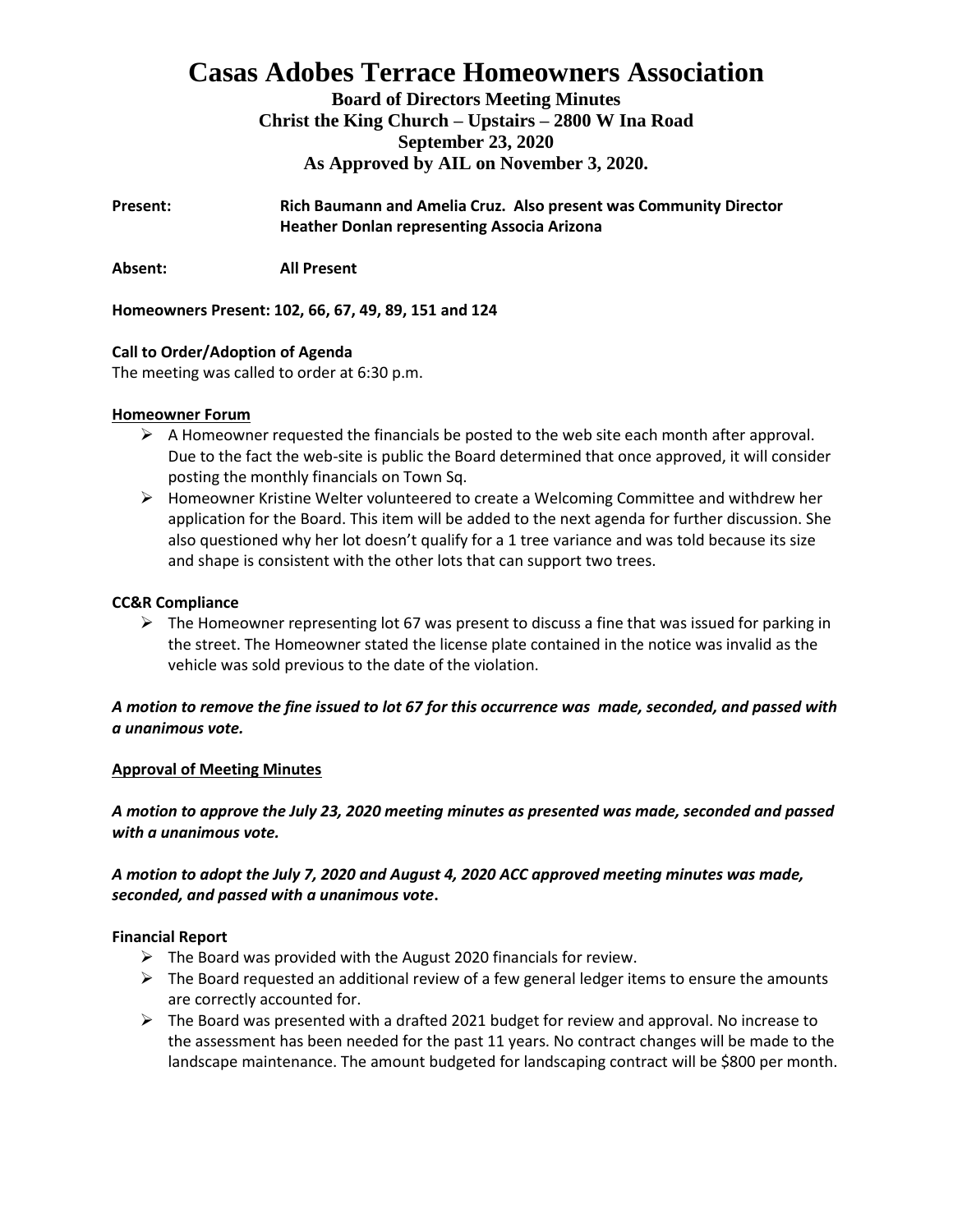# **Casas Adobes Terrace Homeowners Association**

**Board of Directors Meeting Minutes Christ the King Church – Upstairs – 2800 W Ina Road September 23, 2020 As Approved by AIL on November 3, 2020.**

*A motion to transfer \$5,000 from the Operating account to the Reserve account to complete the annual reserve contribution was made, seconded, and passed with a unanimous vote.*

*A motion to approve the proposed 2021 budget as presented was made, seconded, and passed with a unanimous vote.*

## **Officer, Committee and Management Reports**

Officers Report No report was given

## ACC

- ➢ Minutes from the July 7, 2020 and August 4, 2020 were adopted.
- $\triangleright$  Mark Hamilton has volunteered to serve on the committee.
- $\triangleright$  Members of the committee continue to meet with Homeowners to discuss specifics of each modification to ensure all projects meet the Architectural Standards requirements.

#### Landscape

 $\triangleright$  No increase to the current contract with Complete Landscaping is expected in 2021.

## Website

- $\triangleright$  The web-site continues to be updated monthly.
- $\triangleright$  Additional announcements have been posted on Town Sq to remind Homeowners of Waste Management holidays that will affect trash collection for example.

#### Associa Arizona

 $\triangleright$  A management report was provided to the Board which documented all management activities since the previous meeting. There were no questions.

## **Old Business**

## Update from Neighborhood Watch

- $\triangleright$  At the request of the Board, members of the Neighborhood Watch have been researching the possibility of installing trail cameras that can be posted at each entrance to document vehicles coming and going. The video could be viewed if any theft was noted in the association. If the cameras were installed, a protocol would need to be created. After the review, it was determined the cameras would be very expensive and the video/pictures would not be a feasible tool to provide to law enforcement.
- $\triangleright$  Several Homeowners have requested additional waste stations comparable to the current one located in the park be placed at each entrance. Volunteers will help replenish the bags.